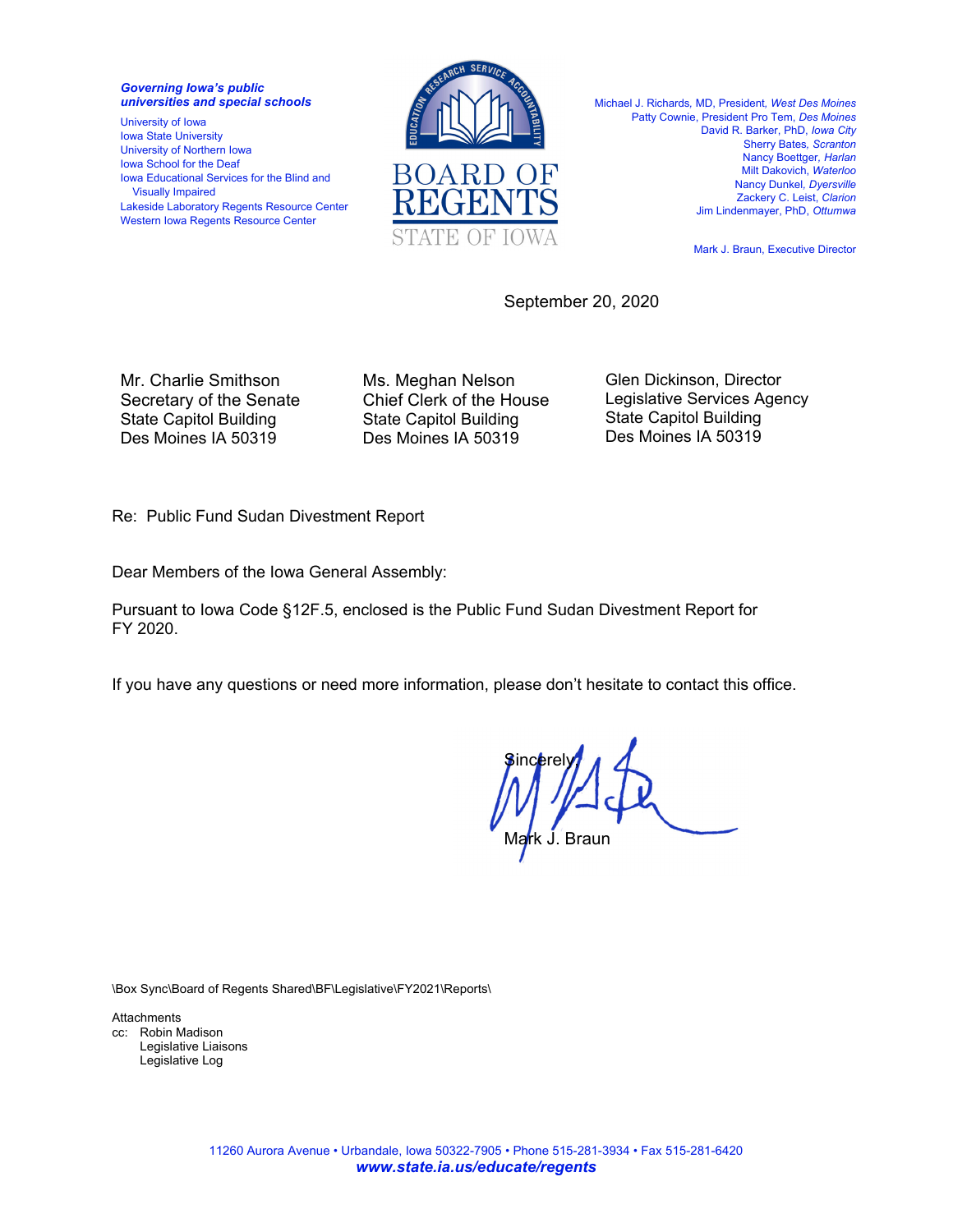| A. Total Universe of SUDAN Scrutinized Companies |                 |  |  |  |  |  |
|--------------------------------------------------|-----------------|--|--|--|--|--|
| As of June 30, 2020                              |                 |  |  |  |  |  |
| <b>COMPANY</b>                                   | <b>CATEGORY</b> |  |  |  |  |  |
| Anton Oilfield Services Group                    | Scrutinized     |  |  |  |  |  |
| Arabian Pipes Co.                                | Scrutinized     |  |  |  |  |  |
| ASEC Co. for Mining                              | Scrutinized     |  |  |  |  |  |
| <b>Baker Hughes Company</b>                      | Scrutinized     |  |  |  |  |  |
| <b>BYD Company Limited</b>                       | Scrutinized     |  |  |  |  |  |
| China Energy Engineering Corp. Ltd.              | Scrutinized     |  |  |  |  |  |
| China Petroleum & Chemical Corp.                 | Scrutinized     |  |  |  |  |  |
| China Yangtze Power Co., Ltd.                    | Scrutinized     |  |  |  |  |  |
| Dongfeng Motor Group Co., Ltd.                   | Scrutinized     |  |  |  |  |  |
| Dubai Investments PJSC                           | Scrutinized     |  |  |  |  |  |
| Elsewedy Electric Co.                            | Scrutinized     |  |  |  |  |  |
| Energy House Holding Co.                         | Scrutinized     |  |  |  |  |  |
| Gas To Liquid PJSC                               | Scrutinized     |  |  |  |  |  |
| <b>General Electric Company</b>                  | Scrutinized     |  |  |  |  |  |
| Harbin Electric Co. Ltd.                         | Scrutinized     |  |  |  |  |  |
| Hyundai Motor Co., Ltd.                          | Scrutinized     |  |  |  |  |  |
| Indian Oil Corp. Ltd.                            | Scrutinized     |  |  |  |  |  |
| Kuwait Finance House KSC                         | Scrutinized     |  |  |  |  |  |
| Managem SA                                       | Scrutinized     |  |  |  |  |  |
| Nissan Motor Co., Ltd.                           | Scrutinized     |  |  |  |  |  |
| Oil & Natural Gas Corp. Ltd.                     | Scrutinized     |  |  |  |  |  |
| Oil India Limited                                | Scrutinized     |  |  |  |  |  |
| Orca Gold, Inc.                                  | Scrutinized     |  |  |  |  |  |
| PetroChina Company Limited                       | Scrutinized     |  |  |  |  |  |
| Qalaa Holdings                                   | Scrutinized     |  |  |  |  |  |
| Shanghai Electric Group Co., Ltd.                | Scrutinized     |  |  |  |  |  |
| Siemens AG                                       | Scrutinized     |  |  |  |  |  |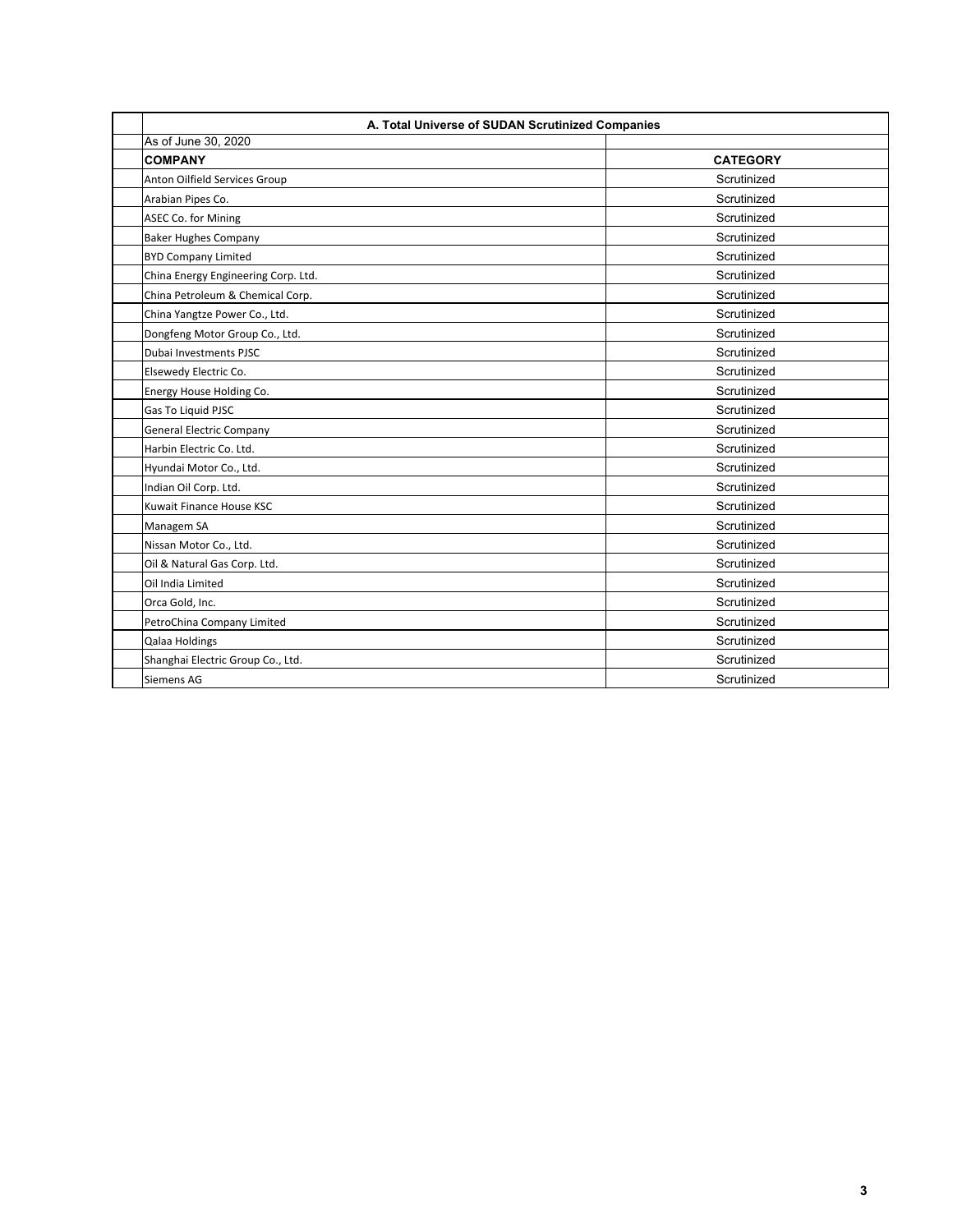## **B. Summary of all written notices**

**Each Quarter** Board of Regents notified Regent institutions of Sudan Divestment Task Force document valid for the quarter ended that lists scrutinized companies. Institutions asked to identify any of these companies within their investment holdings. Institutions responded.

## **The following chart summarizes the number of companies contacted in fiscal year 2020 pursuant of chapter 12F**

| <b>Time Period</b> | Number |
|--------------------|--------|
| September 30, 2019 | Αll    |
| December 31, 2019  |        |
| March 31, 2020     |        |
| June 30, 2020      |        |

#### **\* - all scrutinized companies were sent annual engagement letter**

**October 1, 2020** File annual report

Post notice on Regents website that Sudan Divestment annual report has been filed and is available upon request.

# **List of Board of Regents "Scrutinized Companies"**

**As of June 30, 2020**

| Company                           | <b>Letters Mailed</b> | Category    | <b>Direct Holding</b> | Indirect<br><b>Holding</b> |
|-----------------------------------|-----------------------|-------------|-----------------------|----------------------------|
| Annual Letters to All Scrutinized | 1st Qtr               | Scrutinized |                       | x                          |
| <b>BYD Co</b>                     | 2nd Qtrl              | Scrutinized |                       | x                          |
| Hyundai Motor                     | 2nd Qtrl              | Scrutinized |                       | x                          |
| Nissan Motor Co. Ltd.             | 2nd Qtrl              | Scrutinized |                       | x                          |
| Shanghai Electric Group Co        | 3rd Qtr               | Scrutinized |                       | x                          |

Companies deemed "Inactive" by the Sudan Divestment Task Force are not subject to divestment. Letters are sent annually.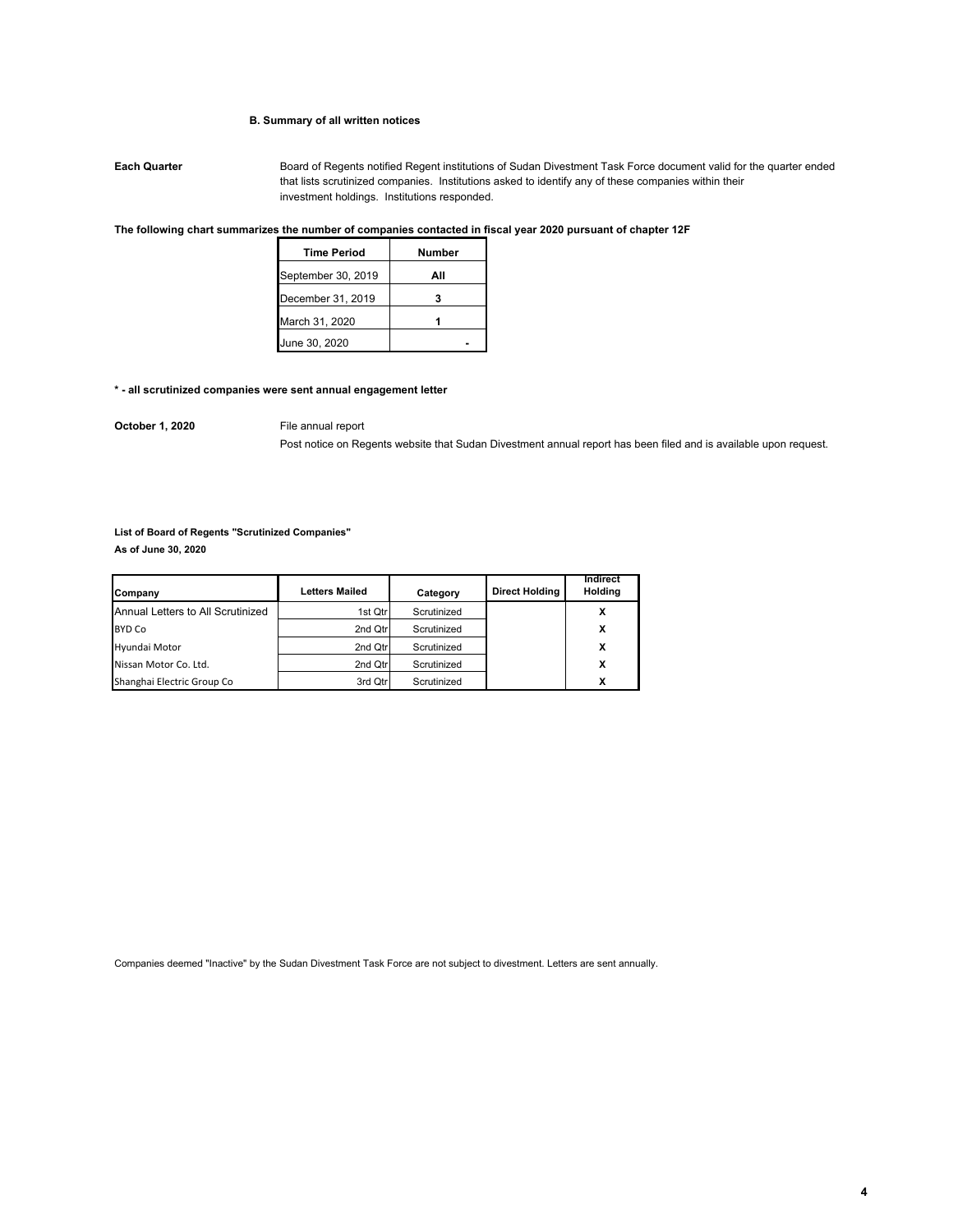# **C. Total Positions Divested**

| Company | <b>Security</b> | Manager                           | Category | <b>Active/Inactive</b>                                | <b>Shares</b> | <b>Book Cost</b> | <b>Principal Rec'd</b> | Gain/Loss                |
|---------|-----------------|-----------------------------------|----------|-------------------------------------------------------|---------------|------------------|------------------------|--------------------------|
|         |                 |                                   |          |                                                       |               |                  |                        | $\overline{\phantom{0}}$ |
|         |                 |                                   |          |                                                       |               |                  |                        | $\sim$                   |
|         |                 | <b>Average Cost of the shares</b> |          |                                                       |               | $\blacksquare$   |                        |                          |
|         |                 | <b>Proceeds</b>                   |          |                                                       |               |                  |                        |                          |
|         |                 |                                   |          | Difference between Cost of shares and Sale of shares: |               |                  |                        |                          |

**No funds required divestment**